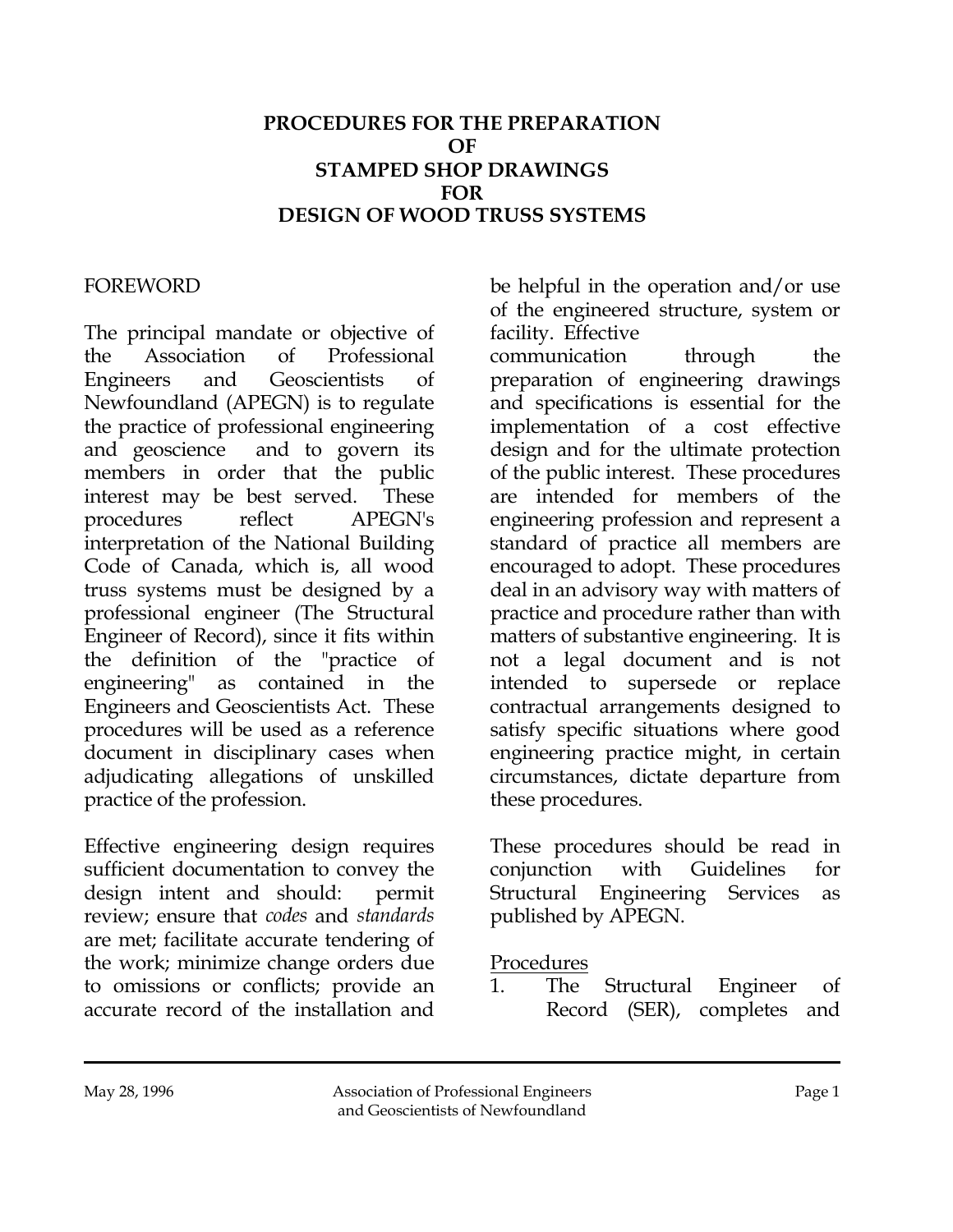stamps design documents which clearly define the overall truss system with the level of detail identified in attached Appendix "A".

- 2. The truss fabricator, tenders on the project based on the SER's design documents.
- 3. The successful truss fabricator prepares shop drawings, stamped by a professional engineer registered with APEGN, with the level of detail indicated in Appendix "B", and submits to the contractor.
- 4. The SER reviews the shop drawings, but only after they have been stamped by the contractor, stating that he/she reviewed them for compliance with the contract documents.
- 5. Changes requested to the SER's drawings, prior to shop drawing review, must be approved by the SER in writing, before submission by the fabricator. Proposed changes during construction must be approved by the SER, incorporated into the shop drawings by the truss fabricator, and resubmitted to the SER for review.

6. The contractor completing the installation shall be responsible for obtaining a declaration signed and sealed by a professional engineer, stating that all structural work is in accordance with the erection drawings provided by the truss fabricator. (It is recommended that the professional engineer be the individual who provides these erection drawings).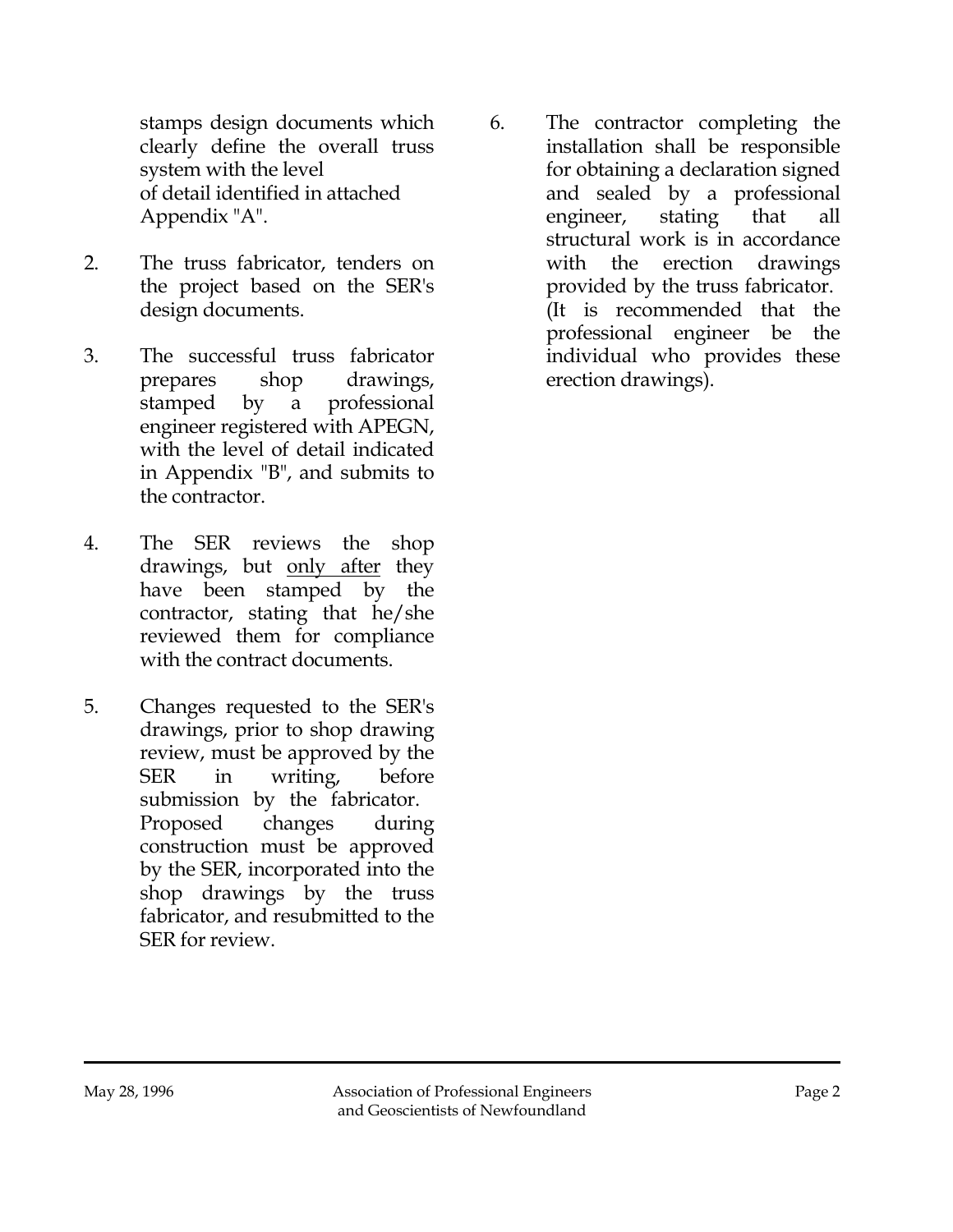# **Appendix A**

### **Items to be shown on Contract Documents prepared by the SER**

- 1. Design criteria indicating all superimposed vertical and horizontal loads used in the design including live, snow, earthquake, wind and dead loads (such as partition and equipment loads). These loads should be designated as unfactored.
- 2. A clear indication of the location and width of all load bearing elements.
- 3. Layout of all trusses including miscellaneous framing impacting on truss design/detailing.
- 4. Details of minimum permanent bracing required for the truss system.
- 5. Deflection limitations.
- 6. General details of truss connections to load bearing elements.